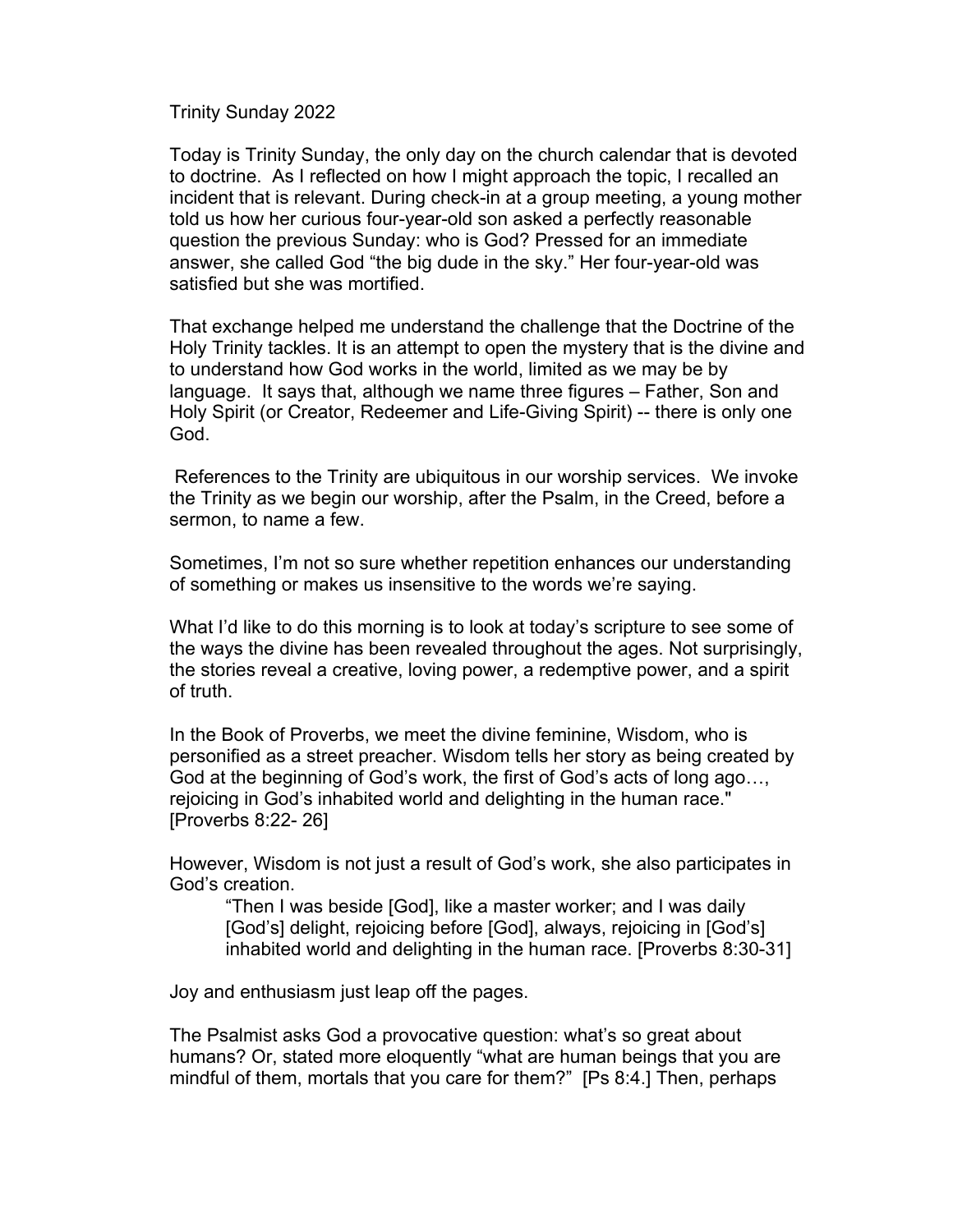with a bit of incredulity, the Psalmist goes on to observe that God seems to have made humanity God's coworkers:

Yet you have made them a little lower than God, and crowned them with glory and honour. You have given them dominion over the works of your hands; you have put all things under their feet … Ps 8:5-6

In Paul's letter to the Romans, he covers a lot of ground in a relatively few words. "We have peace with God through our Lord Jesus Christ," he says, pointing out that Jesus provides access to this relationship with God. Although we may experience suffering in this life, we have hope of sharing the glory of God. We can even boast about our suffering because "suffering produces endurance, and endurance produces character, and character produces hope, and hope does not disappoint us." [5.2]. And, we are not alone because we have the Holy Spirit.

In the Gospel, Jesus is approaching the end of his time with his disciples, and he knows that the disciples won't be able to bear what he has to say. So, he reassures them by telling them that the Holy Spirit – the Spirit of Truth – will come and will guide them to all the truth.

"He will glorify me, because he will take what is mine and declare it to you. All that the Father has is mine. For this reason I said that he will take what is mine and declare it to you."

In my view, the Trinity is not so much about who God is but is more of a description of what God does and what God wants. Yes, God is God, God is Jesus, God is Spirit — that's the who. But what comes through to me in today's readings is that it's all about loving relationship. Our God is a relational God. It's at the core of who God is but also, it's at the core of what God does, what God needs the church to be, what God wants for us.

Scripture, reason, analysis can take me only so far in understanding the doctrine of the Trinity. Maybe understanding the Trinity is less an exercise of logic and reason and more a matter of heart and soul. To close, I'll turn to a poet who wrote this:

Father, Son, and Holy Spirit mean that the mystery beyond us, the mystery among us, and the mystery within us are all the same mystery. Thus, the Trinity is a way of saying something about us and the way we experience God.

The Trinity is also a way of saying something about God and the way he is within himself, i.e., God does not need the Creation in order to have something to love because within himself love happens. In other